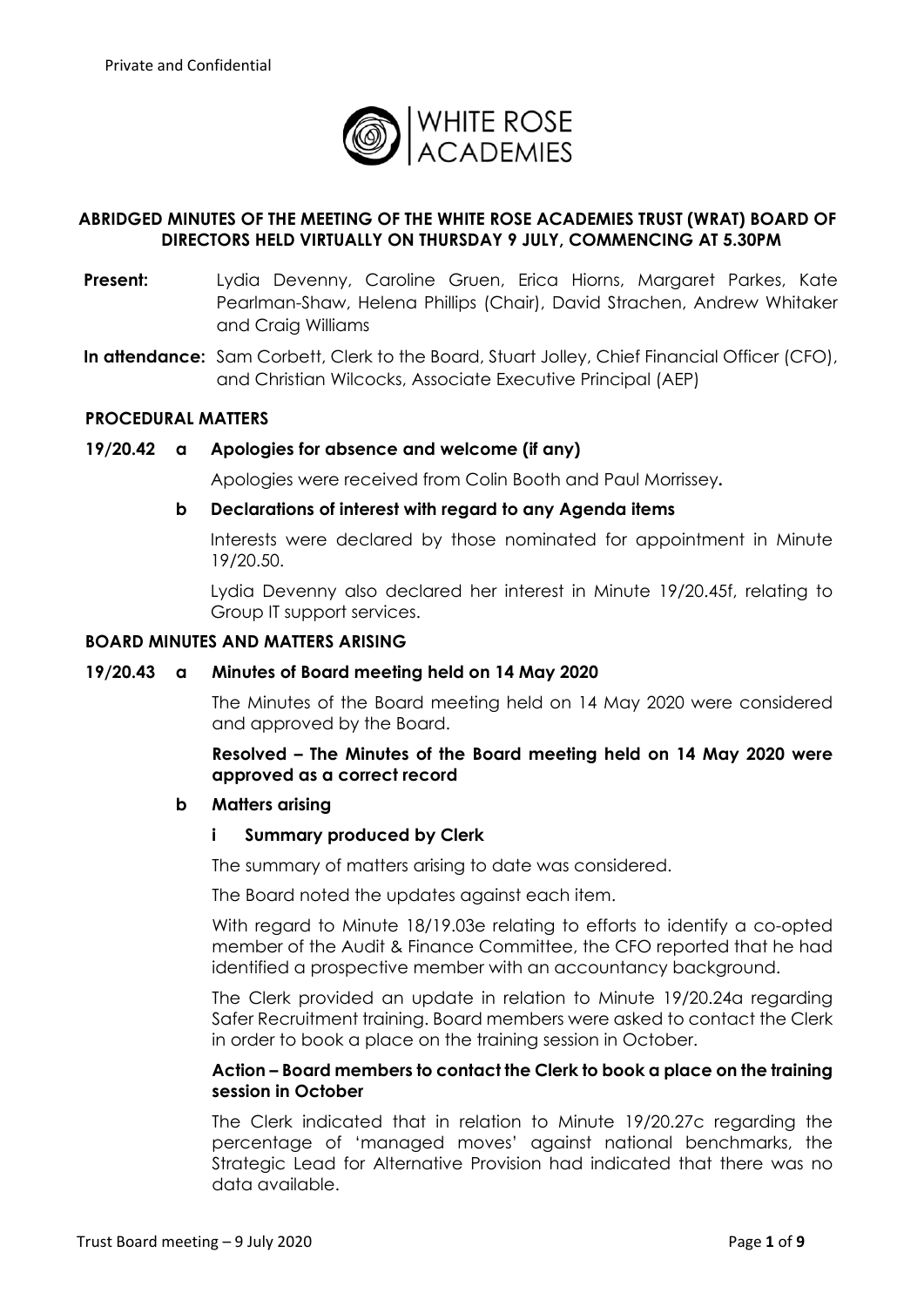In relation to Minute19/20.37d, regarding the Risk Register methodology, the CFO advised that this would be picked up in the Autumn term.

In respect of Minute 19/20.39b, the Clerk confirmed that the AEP had included information regarding curriculum models in his report.

## **ii Any other matters arising(including updates from LABs)**

No other matters were raised.

# **OPERATIONAL UPDATES**

## **19/20.44 a AEP Report**

The AEP summarised key elements of his report which focussed on reopening for Year 10 pupils, risk assessment updates, provision for priority students, voucher schemes and food hampers, staff welfare, remote learning, the government's laptop scheme, catch-up funding and pipeline conversions.

The AEP informed the Board that pupil attendance would be mandatory again from September.

In response to a question regarding systems for tracking pupils and/or family members displaying symptoms or confirmed cases of Covid-19, the AEP provided an overview of the robust systems in place.

A Director queried why there had been no ICT lessons at Leeds East Academy (LEA). The AEP explained that historically ICT had not been a core aspect of the curriculum at LEA. In addition, there was a lack of resources. This would be an area of focus moving forward. The LEA Local Accountability Board (LAB) Chair indicated that it was being closely monitored at LAB level. The AEP advised that both staff and pupils would be upskilled in order to increase levels of engagement with online learning.

Directors welcomed the introduction of an extra-curricular online offer.

The AEP advised that a parental survey would be issued early in the new academic year and results subsequently reviewed.

Following questions, the AEP described how gaps in learning would be assessed when pupils return in September and the blended learning offer.

The AEP described the main changes to the academies behaviour policies, which were welcomed by the Board.

Communication from the DfE in relation to a break in education over the summer, was shared with the Board. In light of this, the AEP proposed that each academy close to students, affording staff a much-needed break, on 17 July. Student welfare checks for the most vulnerable would continue over the summer break. Each academy would cease regular setting of remote learning. Instead, each academy would ensure summer project work was set for each student, in each subject, to support consolidation of learning and support students in preparing for intelligently planned baseline assessment when they return in September. The final week of the summer holiday would be allocated to 'early induction'.

Discussion took place regarding setting expectations of staff and parents so that the proposal could be fully implemented. The AEP advised that a communication would be sent to both groups imminently. Further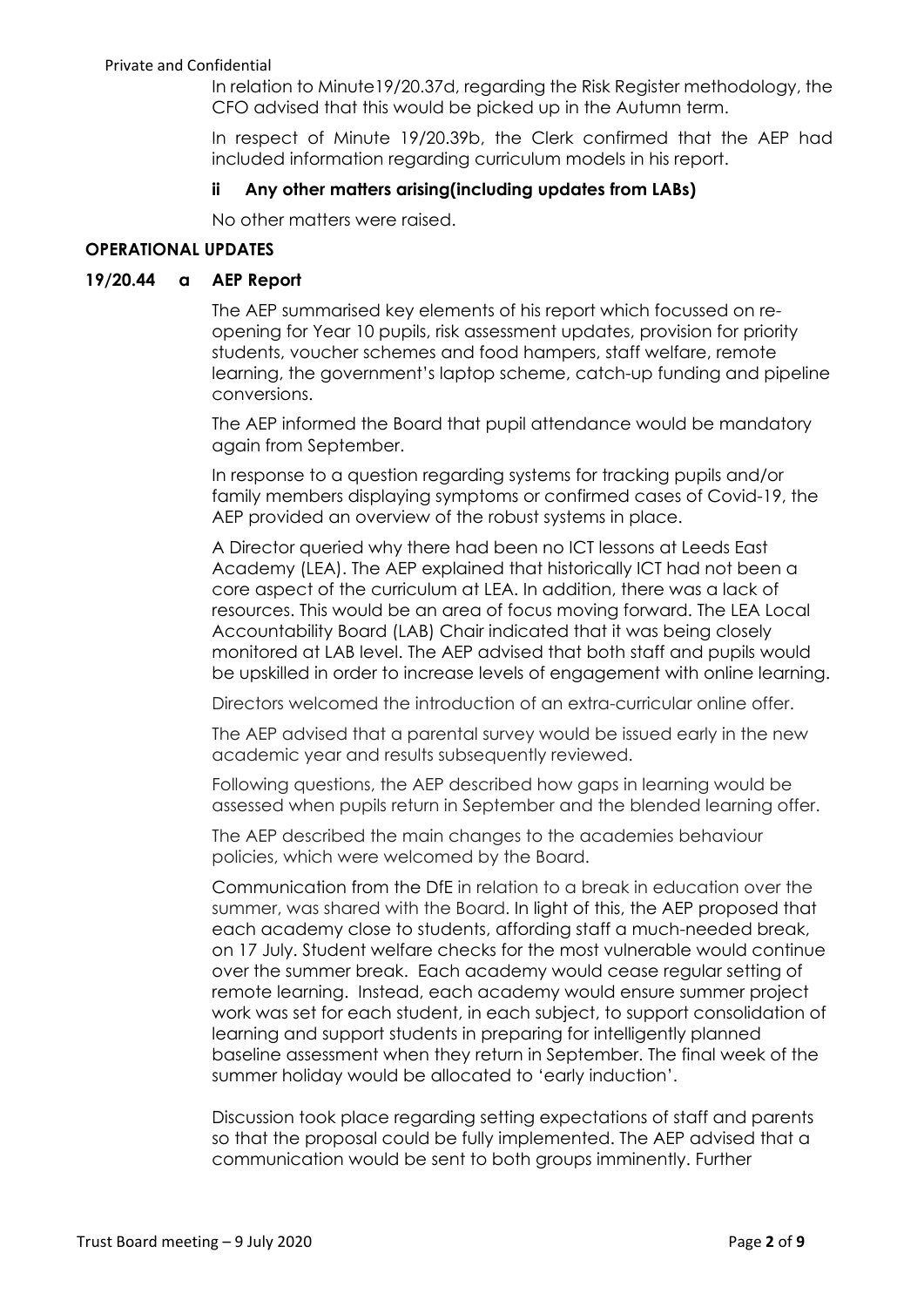communication would be sent to the Board during the next week regarding re-opening proposals.

## **Action – further communication to be sent to the Board regarding reopening proposals**

Following questions, the AEP provided detail in relation to his initial thoughts around phased re-opening.

The Board unanimously agreed to the proposals.

# **Resolved – that the Board agreed to the proposals relating to the summer break**

In response to a question regarding communication and celebrations with Year 11 pupils, the AEP provided detail of the academies' three-tier plans.

The Board expressed their appreciation for the regular and detailed communication.

The Board suggested entering awards which recognised the support provided to families during the pandemic.

## **AUDIT AND FINANCE MATTERS**

## **19/20.45 a Minutes of Audit & Finance meeting held on 22 June 2020**

The Board received and considered the latest Audit and Finance Minutes. LD highlighted key areas that had been discussed, i.e. management accounts and a detailed review of the Trust and Academy budgets and three-year plans. It was noted that a further review may be necessary following any changes resulting from Covid-19.

## **b Financial Performance Reports as at May 2020**

The Board received and considered the Financial Performance Report, which outlined the financial position for the period ending May 2020 showing a net surplus. The Board were pleased with the favourable movement.

The CFO indicated that following the Audit and Finance meeting, he had received notification that the CIF bid relating to the fire prevention and protection systems at Leeds City Academy had been successful. The bid in respect of the heating infrastructure at Leeds City Academy had been unsuccessful.

## **c Proposed Trust and Academy budgets for 2020/21 & three-year plan**  *(recommended by the A&F Committee for approval by the Trust Board)*

LD made a recommendation on behalf of the Audit and Finance Committee that the proposed Trust and Academy budgets for 2020/21 and three-year plan be approved.

The CFO reminded the Board that the Trust had been lobbying the Regional Schools Commissioner and the ESFA for the funding at Leeds City and Leeds East to be provided on an estimates basis. No response had been received to date.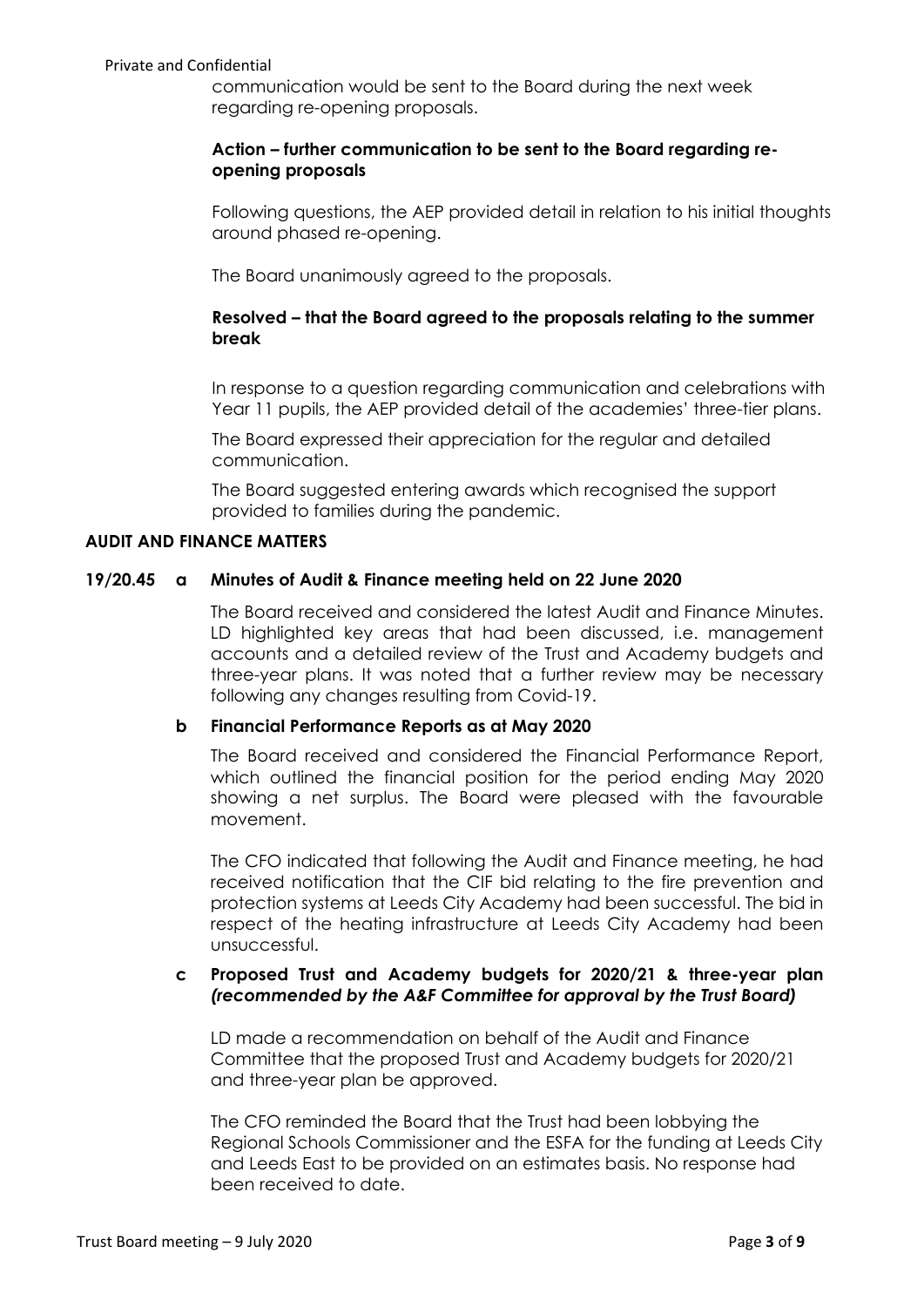The CFO highlighted that the Budget assumed receipt of Year 7 catch-up funding though a recent announcement from the government indicated that this has been withdrawn. No details of a replacement grant had been confirmed. Any revisions would be highlighted in future reports.

The sensitivity analysis was considered. The CFO indicated that he had taken a prudent approach to a range of key areas of income and expenditure.

In response to a question regarding restrictions placed on academies receiving the Covid-19 grant, the CFO indicated he was confident the grant would be received for all three academies.

The Board agreed to the proposed Budget for 2020/21and three-year plan.

# **Resolved – that the proposed Budget for 2020/21and three-year plan was approved**

### **d Risk Register**

The Board received and considered the Risk Register, The CFO highlighted the key additions.

### **e Review of ongoing log of Auditors' actions required**

The log of Auditors' actions was noted.

### **f Provision of IT Support Services**

The Board considered the paper relating to provision of IT Support Services, which was summarised by the CFO.

He reminded the Board that a number of reviews of the IT infrastructure and service delivery had been undertaken and previously reported to the Board.

He indicated that the service was provided to the Trust on an at cost basis and given that the arrangement was the provision of a service from a related party, formal consent would need to be obtained from the Education and Skills Funding Agency (ESFA).

A question was raised in respect of the evolution of the service. The CFO provided reassurance that the team had already responded strongly to the challenges faced from Covid-19 and felt confident that the service would meet with needs of the Trust as it grows.

It was proposed that the Trust enter into a further three year agreement for the provision of the IT support services from Luminate Education with effect from 1st September 2020.

The Board agreed to the proposal.

**Resolved – that the Trust enter into a further three year agreement for the provision of the IT support services from Luminate Education Group**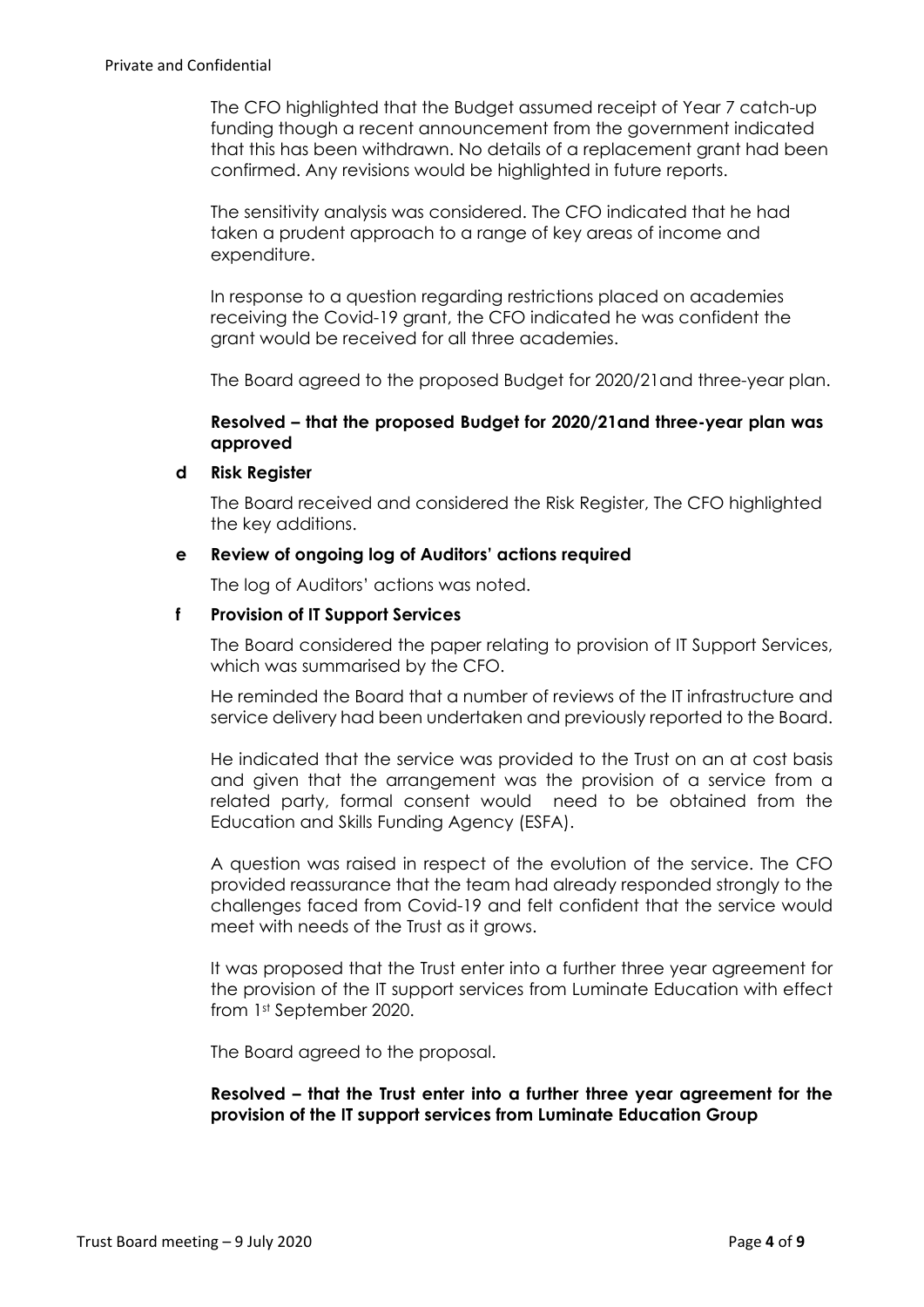### **19/20.46 a CEO's update**

The CEO provided a verbal update in respect of a number of recent communications, specifically the DfE's uniform support programme, the Leeds Learning Alliance Board Meeting and Mill Field Primary Interim Executive Board.

A suggestion was made in respect of a local uniform exchange. The CEO and AEP agreed to consider further.

### **Action – the CEO and AEP to consider a uniform exchange**

## **TRUST BOARD & COMMITTEES GOVERNANCE RELATED MATTERS (OTHER THAN APPOINTMENTS)**

## **19/20.47 a Scheme of Delegation Update**

The Clerk provided a verbal update in relation to the review of Schemes of Delegation, indicating that a draft would be presented early in the new academic year.

### **b Proposed changes to governance arrangements**

The Board considered a paper relating to changes to governance arrangements**,** which the Clerk summarised.

She reminded the Board that the Trust's Articles of Association require a minimum of three members though the DfE's strong preference was to have at least five members with a majority of members independent of the Board of Directors/Trustees. A Trust Members' Meeting was scheduled to take place on Monday 27 July 2020 to consider the appointment of new Members.

The Clerk explained that the DfE had asked some academy trusts to make changes to their governance arrangements as part of their expansion. Such changes have included separation of membership between local governing bodies and the Board of Directors/Trustees to minimise any potential conflicts of interest and smaller Boards. In the case of the WRAT, it was possible that in the future, the conversion or sponsorship of additional Academies could be conditional upon the Trust making similar changes to its governance arrangements.

It was proposed that the Board consider whether it wished to progress with the separation of directors serving on the LABs and Board at this stage.

In response to a question regarding alternative methods of engagement if the separation occurred, the Clerk provided a number of suggestions which included a bi-annual meeting of Chairs and Vice-Chairs led by the Chair of the Board and networking sessions.

Detailed discussion took place, with divided opinions. The majority of the Board supported the recommendations in principle, though requested a further meeting to review the practical elements of the change.

## **Resolved – the Board supported the recommendations to make changes to the governance structure, in principle, subject further consideration of options**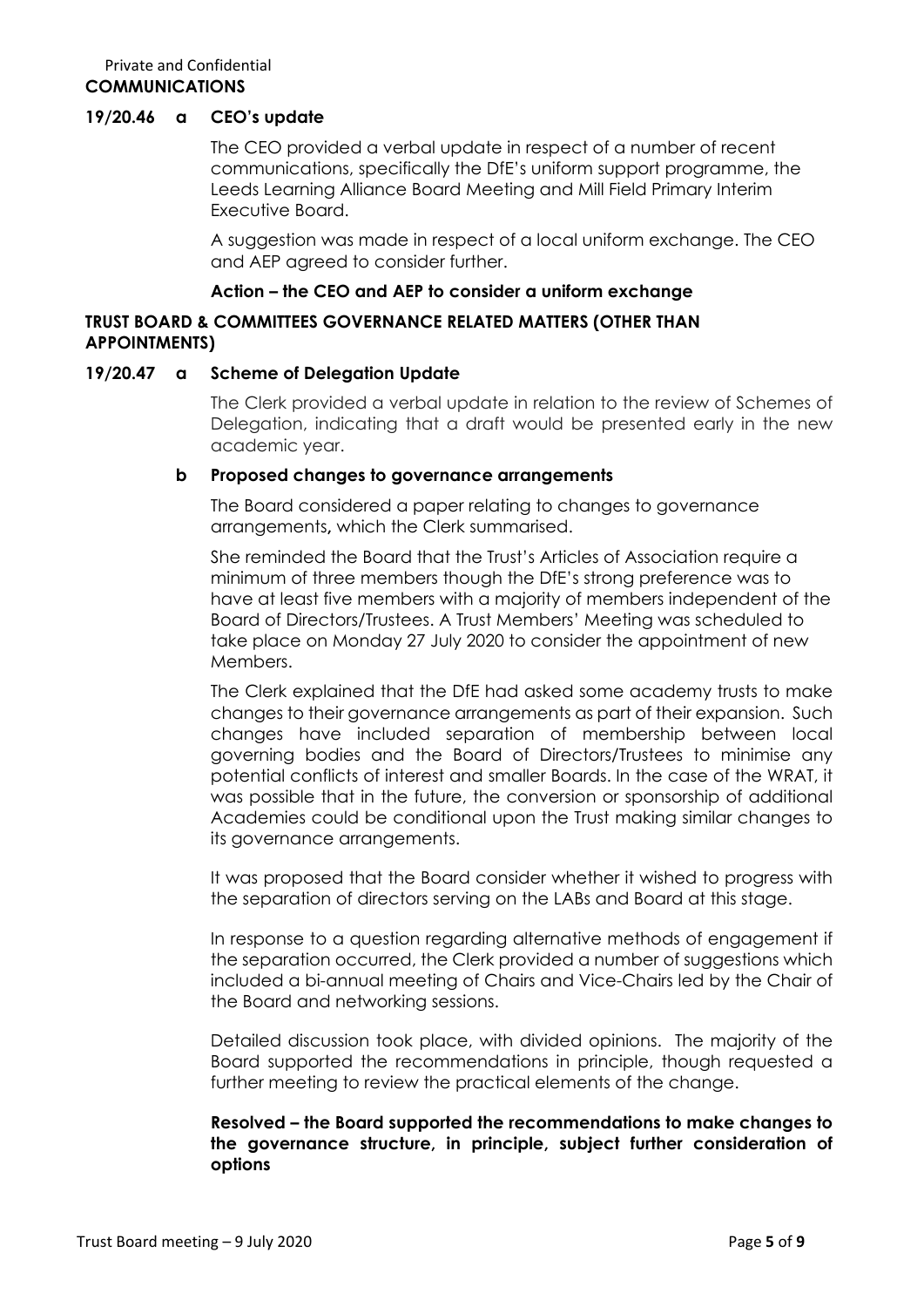# **Action – the Clerk would arrange an additional meeting in the Autumn term to review options in further detail**

### **c Board's Annual Workplan**

The Board received and noted the annual workplan.

### **d Annual Register of Interests**

The Board considered the summary of declared interests. The Clerk indicated that she would contact some individuals in respect of responses provided to ensure there was consistency of approach.

## **Action – the Clerk would contact some individuals in respect of responses provided to ensure there was consistency of approach**

### **e Clerking arrangements**

The Board considered the paper relating to clerking arrangements, indicating that the contract with Wellspring had been extended for a further two years. The CFO advised that he would be obtaining formal feedback on an annual basis moving forward.

The Board provided positive feedback within the meeting regarding the excellent service provided to date.

In response to a question regarding if the service would be adequately resourced in line with the Trust's growth plans, the CFO advised that discussions had taken place when reviewing the contract to ensure that future growth could be managed. He indicated that Mill Field had already been planned for.

### **OTHER MATTERS**

## **19/20.48 a Policies**

## **i HR Policies (Redundancy & Grievance)**

The Board reviewed the Redundancy and Grievance policies.

The Board welcomed the additions to the Grievance Policy.

## **Resolved – the Redundancy and Grievance policies were approved**

## **ii Other policies (Relationships, Sex and Health Education, Data Protection & Designated teacher for LAC)**

The Board reviewed the Relationships, Sex and Health Education, Data Protection and Designated teacher for Looked After Children policies. A minor change was suggested to the Relationships, Sex and Health Education Policy. The Clerk agreed to feedback to the author.

**Action – the Clerk would provide feedback to the author in relation to the Relationships, Sex and Health Education Policy**

## **Resolved – the Relationships, Sex and Health Education, Data Protection and Designated teacher for Looked After Children policies were approved subject to a minor change to the Relationships, Sex and Health Education Policy**

The Board welcomed the new policy relating to Looked After Children. In response to a question regarding tracking of Looked After Children (LAC) in post-16 provisions, the CEO indicated that key groups (including LAC)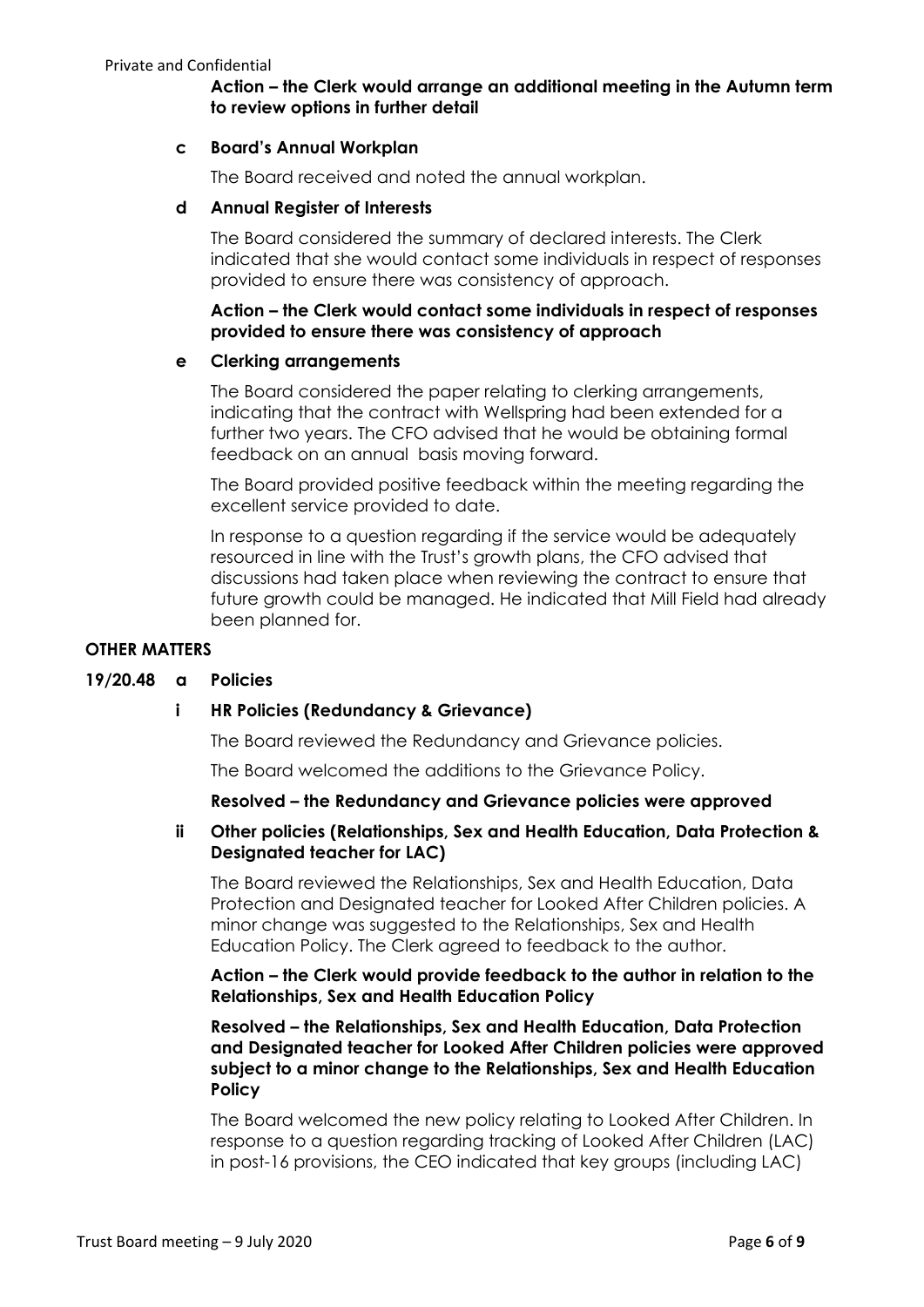had been carefully monitored in post-16 provisions over the past twelve months.

# **iii Progress update re policy reviews**

The Clerk indicated that progress was being made with regard to ensuring all Trust and academy policies were in date. Those policies approved by management were available to all Board members via the Portal.

# **b AIP Report (distance learning)**

The Board considered the AIP Report and discussed the recommendations in detail.

### **ANY OTHER BUSINESS**

## **19/20.49 a Any other business**

**i** No other business was discussed.

## **APPOINTMENTS**

## **19/20.50 a Appointment of LAB Chairs**

The Board agreed the following in respect of Chairs of Local Accountability Boards:

- that Paul Morrissey continue to Chair the Leeds City Academy LAB for 2020/21
- that Margaret Parkes continue to Chair the Leeds East Academy LAB for 2020/21
- that Kate Pearlman-Shaw continue to Chair the Leeds West Academy LAB for 2020/21

## **Resolved – that the Chairs listed above were appointed with immediate effect**

## **b Appointment of A&F Chair/Vice-Chair**

The Audit and Finance Committee proposed that Lydia Devenny be appointed as Chair and David Strachen as Vice-Chair of the Audit and Finance Committee for 2020/21, which the Board supported.

**Resolved – Lydia Devenny was appointed as Chair and David Strachen as Vice-Chair of the Audit and Finance Committee with immediate effect.**

## **c Appointment of Vice-Chair of Board for 2020/21**

The Clerk reported that there had been no expressions of interest for the position of Vice-Chair. It was agreed that the position be left vacant for the time being.

## **d Appointment of Chair of Board for 2020/21**

The Clerk indicated that only one expression of interest had been received for the position of Chair of Board, from Helena Phillips. This had been communicated in advance of the meeting to enable confidential feedback to be provided to the Clerk.

The Board supported the proposal.

## **Resolved – Helena Phillips was appointed as Chair of the Board with immediate effect.**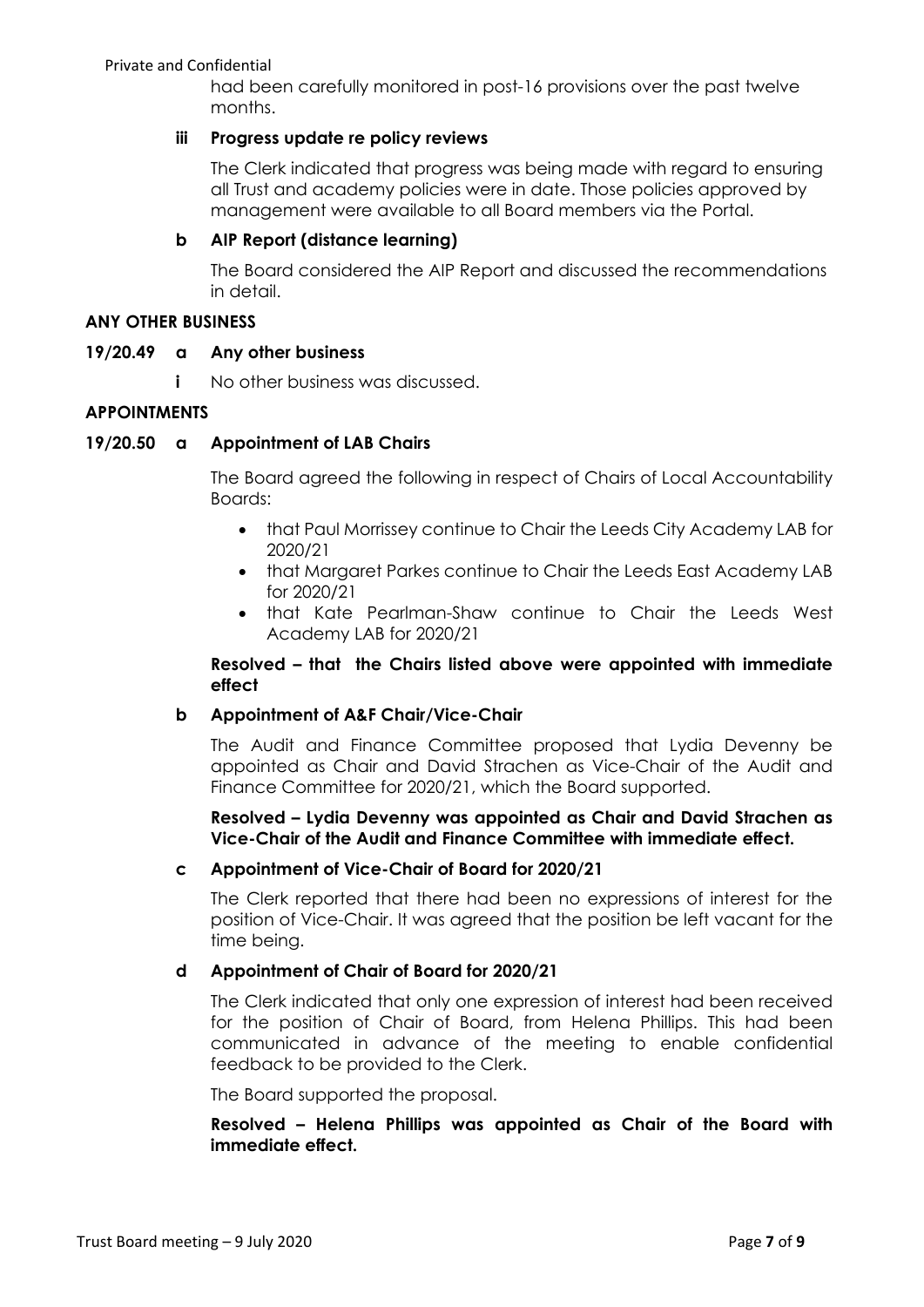## **19/20.51 a Proposed 2020/21 meeting dates and Autumn Agenda**

The meeting dates for 2020/21 were considered. The first meeting of the new academic year was unsuitable therefore the Clerk agreed to revise.

It was agreed that an additional meeting would be required early in the new academic year to consider any changes to government guidance.

# **Action – the Clerk would organise an additional meeting early in the new academic year and revise the first meeting of the new academic year**

*Stuart Jolley and Christian Wilcocks left the meeting at this juncture.*

### **CONFIDENTIAL MATTERS**

### **19/20.52 a WRAT Leadership**

The Board considered the paper relating to leadership in the WRAT.

The CEO provided a summary in relation to the section of the report relating to proposed changes to the leadership of the academy improvement/standards area of the Trust and the subsequent impact on the leadership of Leeds West Academy.

It was proposed that the title of the Associate Executive Principal role was changed to Executive Principal and that the role was made permanent with Christian Wilcocks appointed. The main responsibilities of this role were outlined.

It was also proposed that Daniel Whieldon's job title (Head of School – LWA) was changed to that of Acting Principal.

The financial implications of the changes and the impact on pupils were considered.

It was noted that the proposal was part of the Trust's approach to succession planning and would ensure that the colleagues affected by the proposal were less likely to leave the organisation to secure the next promotional step in their careers.

The Board discussed a declaration relating to this proposal and was reassured by comments from the Chairs of the relevant LABs over the strength of support and the effectiveness of organisational arrangements in place.

## *David Strachen left the meeting at this juncture*

The Board gave positive feedback in relation to Christian's performance in his new role.

The Board unanimously supported the proposal to the change in job titles and responsibilities.

# **Resolved – that the changes to the title of Trust's AEP role and LWA's Head of School role were approved**